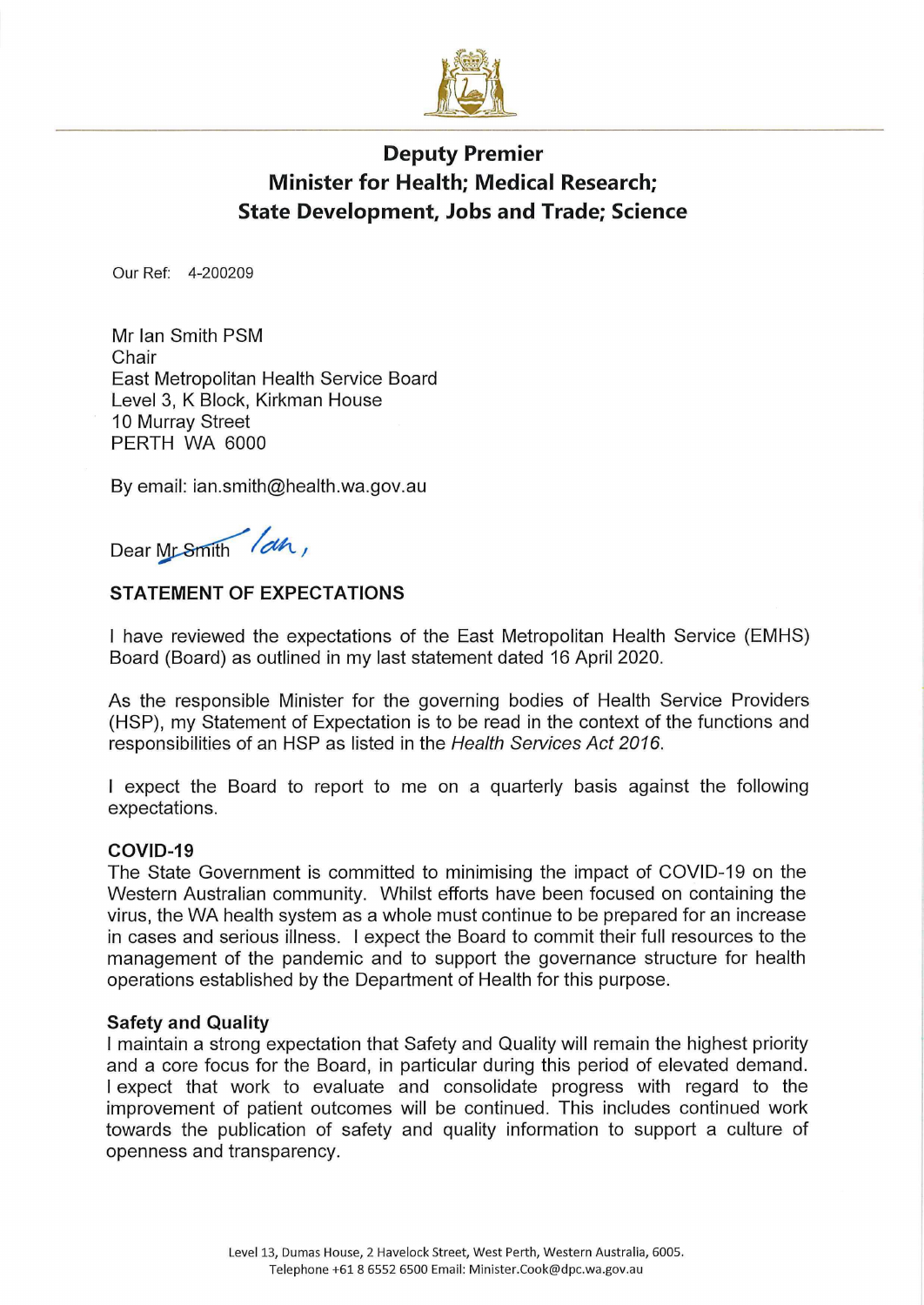### Mental Health Priorities

The WA State Priorities Mental Health, Alcohol and Other Drugs 2020-2024 outline the Government's immediate priorities to reform and balance the mental health and alcohol and other drug sector. I expect the Board to demonstrate a shared commitment to the implementation of these priorities and to ensure the HSP works in partnership with the Mental Health Commission; Department of Health; other HSPs; non-government organisations; consumers; carers and families; and agencies across government to deliver these priorities. I also expect the Board to support the work of the Mental Health Executive Committee which is the key governance mechanism leading implementation of the Government's priorities.

The Board is to report to me in relation to their contribution to the implementation of these priorities which in turn will be reported to the Minister for Mental Health.

#### Workforce Safety, Wellbeing and Engagement

I expect the Board to continue strategies to support the health and wellbeing of the EMHS workforce as a matter of priority. Such initiatives are to enhance organisational culture, staff engagement, and address issues arising from the "Your Voice in Health" Employee Engagement Survey.

Equally, the Board is to ensure there are contemporary strategies and implementation plans to eliminate bullying and provide a safe workplace, particularly in the context of the unacceptable increase in violence being experienced by our frontline staff.

#### Commitment to Permanent Employment

I thank the Board for prioritising the implementation and finalisation of Commissioner's Instruction 23.

I expect the Board to prioritise and ensure compliance with the fixed term contract and casual conversion to permanency provisions within the relevant industrial agreements. I also expect the Board to maximise the occasions of permanent employment and actively minimise insecure, temporary employment arrangements and in particular, the use of rolling fixed term contracts.

I also refer you to the State Government's commitment to minimise the use of temporary working arrangements such as labour hire and contracts for service. I expect the Board to minimise use of such arrangements and support the direct employment of permanent staff.

#### Sustainable Health Review

The State Government is committed to the implementation of the Sustainable Health Review (SHR). Formal progression of this program of work is being reanimated and I expect the Board to actively promote and support the enduring strategies and recommendations of the SHR Final Report.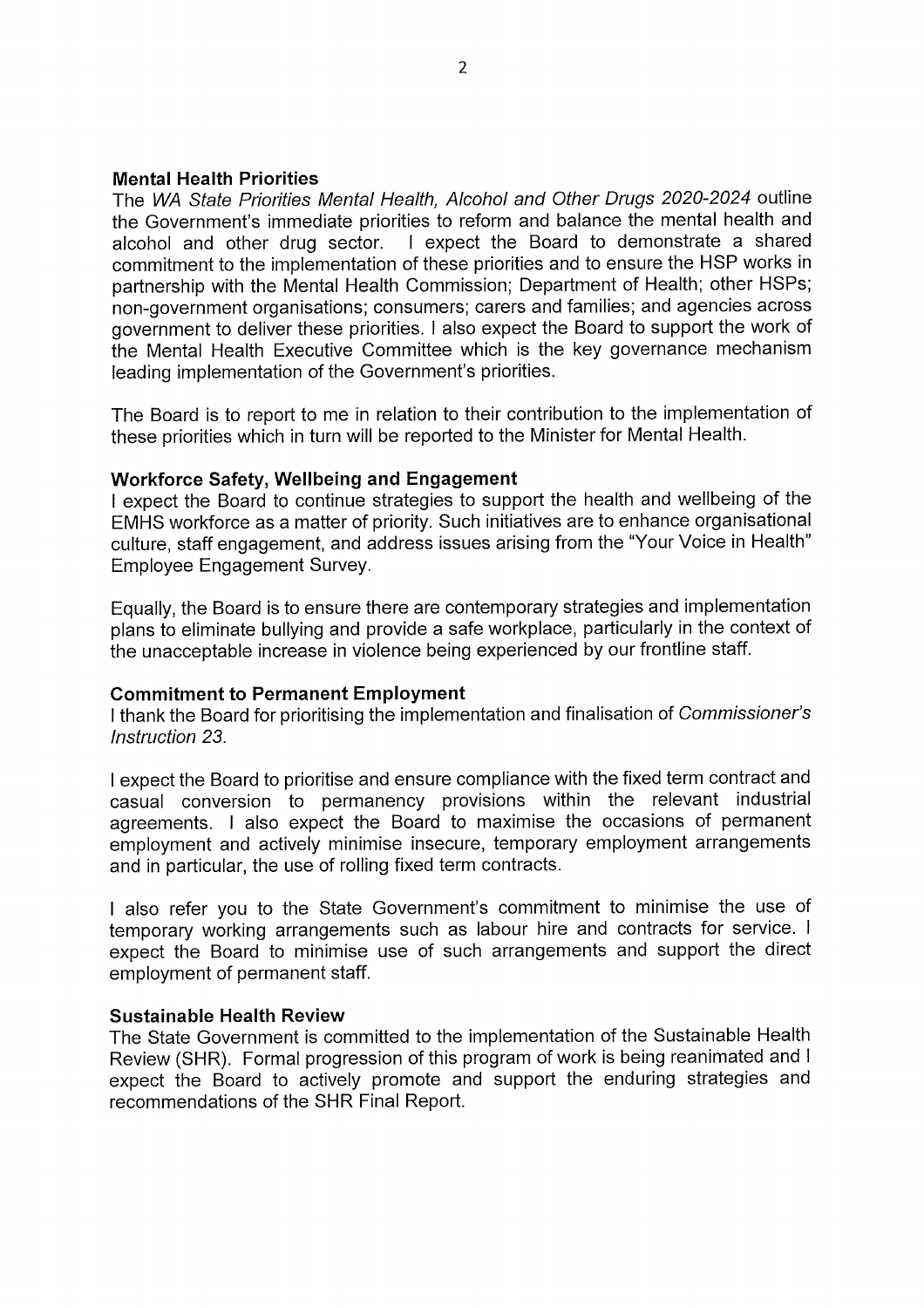# Research and Innovation

As part of global efforts to minimise the impacts of COVID-19, I expect the Board to promote research and innovation opportunities insofar as it is practicable to do so during this period of elevated demand. I would also like the Board to ensure support for staff who undertake research activities in conjunction with, and as an important extension of, health and medical research.

# Election Commitments

I expect the implementation of the Government's election commitments to be prioritised. Implementation will be subject to regular reporting.

# **Key EMHS Workstreams**

With respect to key health workstreams involving facilities under the governance of EMHS I expect the following to be prioritised:

- Royal Perth Hospital (RPH) planning and delivery for the Innovation hub and delivery of the Mental Health Unit and Intensive Care Unit;
- delivery of the Bentley Health Service Redevelopment project; and
- planning and delivery of the Kalamunda Hospital Palliative Centre of Excellence.

# Hospital Performance Targets

The Board is to maintain a continued focus on meeting Hospital Performance Targets including:

- those related to Safety and Quality;
- Western Australian Elective Surgery Target (WEST); and
- WA Emergency Access Target (WEAT).

# Care Opinion

I expect that patients and families will retain current opportunities to connect with their healthcare providers and share their health care experience, including through the Care Opinion system. Insofar as it is practicable to do so amid elevated operational demands, I expect the Board to continue to promote consumer engagement and demonstrate an active, engaged response.

# Financial Performance

In order to maintain sound financial performance, the Board is to prioritise financial sustainability and manage HSP activity within its allocated budget. This includes utilising the funds provided for minor works and the associated stimulus package for the purposes for which these funds were granted.

# Recovery

The public sector will continue to play a vital role in achieving the McGowan Government's ambition to unlock the potential of the State  $-$  economically, socially and environmentally - and ensure all Western Australians share in its prosperity. I therefore expect the Board to develop and institute plans to ensure that EMHS is well placed in the recovery phase of this current pandemic. Comprehensive planning will be key to an orderly transition to business as usual operations and the leadership of the Board will be crucial during this time.